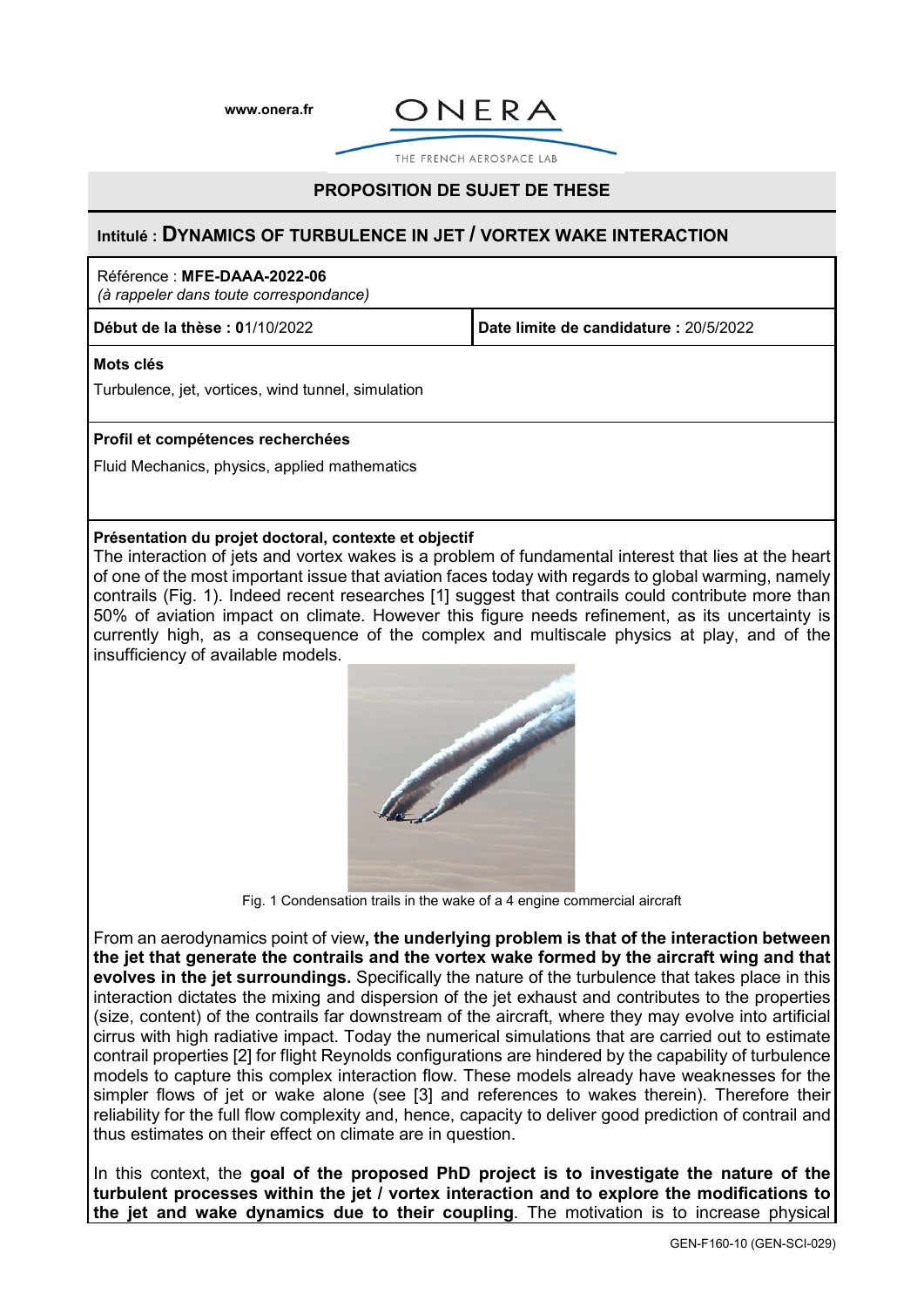understanding, describe the leading physical mechanisms of the coupling and provide the necessary data to improve modeling capacities of current turbulence models.

The PhD work is based on a wind tunnel experiment of a jet / vortex wake interaction at the LMFL main facility, with an original experiment made of a rectangular wing equipped with two jets underneath, similar to the one described in [4]. The PhD will make use of this set up for a variety of high quality PIV measurements, including small fields of view in highly zoomed sectors of the flow but also large fields of view for large-scale properties (such pairs of different PIV measurements have recently been carried out in [5]). In preparation to these experiments, the first 15 months of the PhD will be devoted to DNS (using an appropriate highly parallelized DNS code for use on HPC platforms) and theory of jet/wake turbulent flows. This will make it easier to decide on the details of the PIV measurements and diagnostic analyses which will be carried out during the second 15 months of the PhD thesis, the final 6 months being devoted to writing the PhD thesis and journal publications.

The state of knowledge on the problem remains low but gives the overall directions of research. Low Reynolds number numerical simulations, allowing LES [6], as wells as integral models [7] have shown how jets diffusion and entrainment are controlled by the wake vortices depending on **relative initial position** of the jet within the wake. The proximity of the jet to the vortex core leads to highly non homogeneous mixing, as a result of the shearing effect imposed by the vortex, and, the other way around, can disturb the vortices, causing larger momentum diffusion and instabilities [6]. Furthermore, the turbulent time scale may be on order of the microphysical time scale of water vapor condensation, indicating that wrong modeling of turbulence can result in a bad prediction of ice content [8] and thus of the contrails final content and size. A puzzling physics also takes place in the trailing vortices, as these generally tend to a laminar state, prone to not yet fully understood low frequency oscillations, that the jet could favor [9].

In the PhD, both the DNS (or perhaps QDNS or LES) and the PIV will be concerned with the turbulence within the jet/wake interaction flow for various **jet-to-vortex strengths**, various **jet-tovortex distances** and various **Reynolds numbers**. This is a case of turbulence-turbulence interactions where a significant turbulence-turbulence interface could exist depending on parameters. Such interfaces may or may not involve significant jumps in vorticity, as in the case of turbulent/non-turbulent interfaces. It will be important to investigate the nature of this interface as it is critical to entrainment (itself a central aspect of the jet/wake interaction and the way that the jet may be ingested into the vortex depending on parameters) and can also affect the pressure field (itself important for condensation leading to contrails). Such interfaces are particularly challenging aspects of turbulence inhomogeneity and inhomogeneous mixing and represent a challenge for turbulence models. Other aspects of the flow which will need to be investigated include the presence/absence of self-preservation of various turbulence property profiles because selfpreservation very significantly simplifies momentum and energy budgets [3]. The specific properties of turbulence in question which are at the heart of turbulence prediction and modeling methods include turbulence dissipation, integral scales and turbulent kinetic energy. In particular, these are turbulence properties which, in conjunction with entrainment, contribute to the determination of jet/wake growth and decay with streamwise distance. It will be important to determine the rate of growth and decay of the jet/wake flow. Possibly, as a side objective, the influence of the jet on the vortex dynamics will also be detailed, following recent work that describe the receptivity of wake vortices to external perturbations [9,10].

As mentioned above, the leading objective is to provide inputs (data, understanding) to correct turbulence model for the prediction of the early stage of the evolution of a complete aircraft wake so as to allow for better contrail assessment. Discussions with research engineer conducting research on contrails simulation will be favored to evaluate the current state of modeling, considering the results and analysis of the experiments as basis.

- [1] Bernd Kärcher, Formation and radiative forcing of contrail cirrus, Nature Communications, 2020
- [2] Khou, J. C., Ghedhaïfi, W., Vancassel, X., & Garnier, F. (2015). Spatial simulation of contrail formation in near-field of commercial aircraft. Journal of Aircraft, 52(6), 1927-1938.

<sup>[3]</sup> Cafiero G. & Vassilicos J.C., Non-equilibrium turbulence scalings and self-similarity in turbulent planar jets, *Proc. R. Soc. A-Math. Phys. Eng. Sci.*, vol. 475, Issue 2225, 2019.